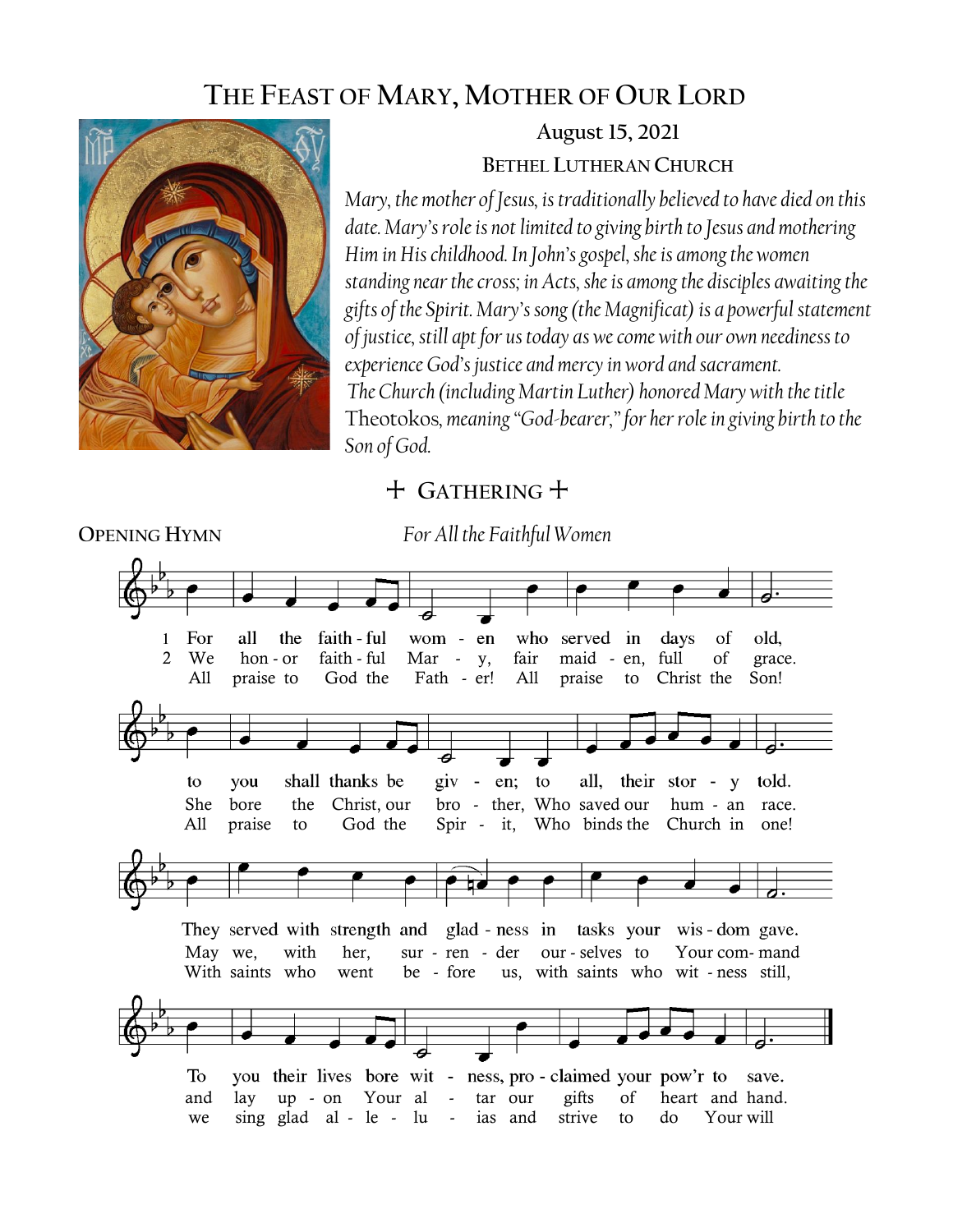**CONFESSION AND FORGIVENESS**

*All may make the sign of the cross, the sign marked at baptism.*

- P. We are gathered in the name of the Father, and of the  $+$  Son, and of the Holy Spirit.
- **C. Amen.**
- P. Trusting God's promise of forgiveness, let us confess our sin against God and one another.

*Silence is kept for reflection and self-examination.*

- P. Loving God,
- **C. we confess that we have not loved You with our whole hearts; we have not loved our neighbors as ourselves. We have failed to worship You with our whole being and to share the abundance of grace You give us. We have acted out of selfish ambition rather than the interests of others; we have nursed grudges rather than seeking reconciliation and peace. Forgive us and renew in us the mind of Christ Jesus, that we may live according to Your will. Amen.**
- P. Since we are justified by faith . . . the Holy Spirit.
- **C. Amen.**

## **GREETING**

- P. The grace of our Lord, Jesus Christ, the love of God, and the communion of the Holy Spirit be with you all.
- **C. And also with you.**

## **DIALOG OF THE SAINTS**

- P. Praise the Lord, Who came in the flesh!
- **C. Praise Emmanuel, God with us!**
- P. He chose as His vessel one so fair,
- **C. A young virgin, meek and mild.**
- P. And the angel said, "Hail, Mary, full of grace. The Lord is with you."
- **C. "Blessed are you among women, and blessed is the fruit of your womb."**
- P. Give thanks to God for Mary, Mother of Our Lord.
- **C. Obedient disciple and bearer of the eternal Word.**
- P. Sing praise to God, sing praise to Him.
- **C. Sing praise and thanks for our salvation.**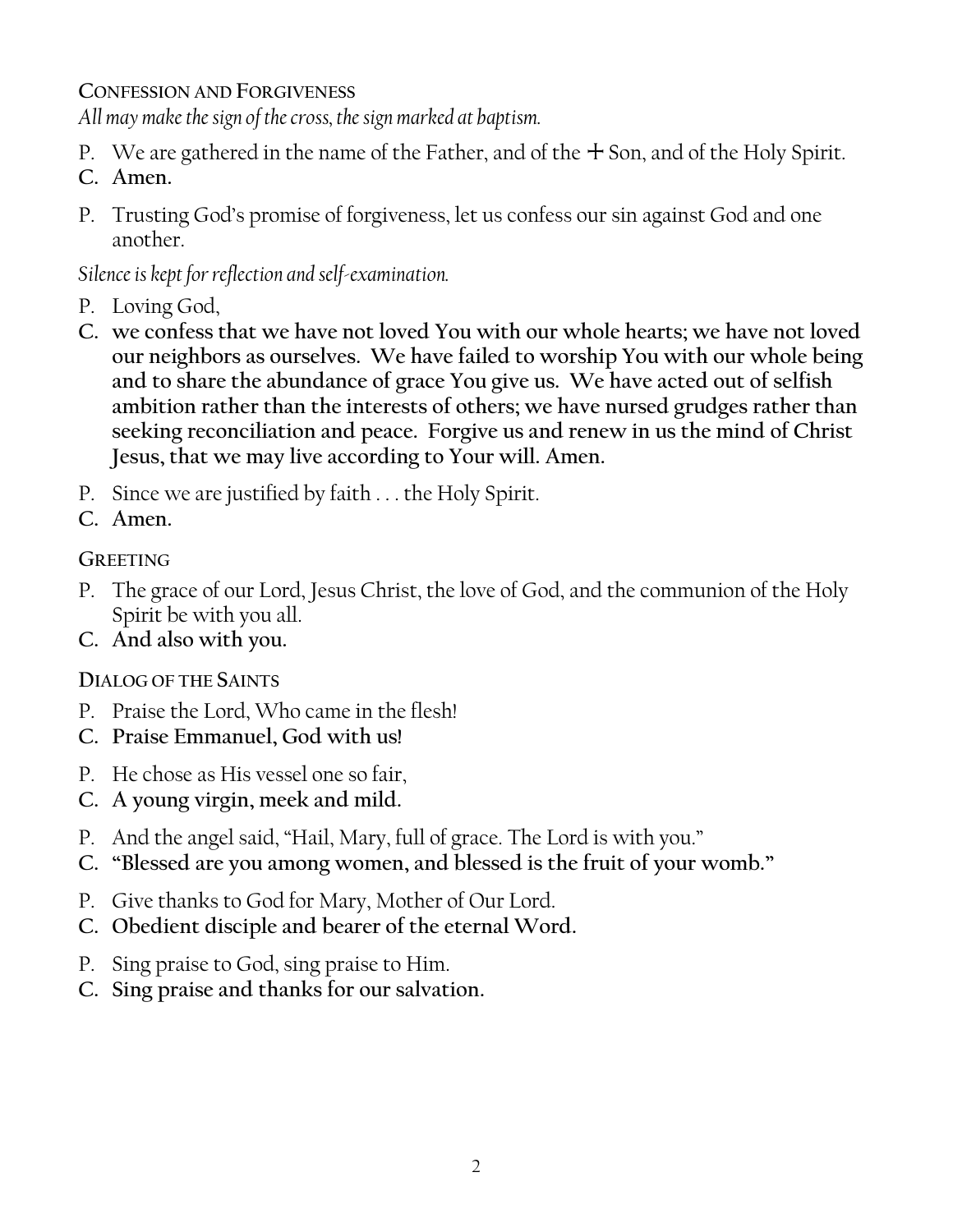### **PRAYER OF THE DAY**

- P. Almighty God, in choosing the virgin Mary to be the mother of Your only Son, You made known Your gracious regard for the poor, the lowly, and the despised. Grant us grace to receive Your word in humility and so to be made one with Your Son, Jesus Christ our Lord, Who lives and reigns with You and the Holy Spirit, one God, now and forever.
- **C. Amen.**

## + **WORD** +

### **FIRST READING: Isaiah 61:7-11**

*The prophet proclaims a hopeful message: God loves justice and will make an everlasting covenant with Israel and her descendants. In response, the prophet sings a joyful song, like Mary many generations later, about God's mercy and salvation.*

Because [the] shame [of God's people] was double, and dishonor was proclaimed as their lot, therefore they shall possess a double portion; everlasting joy shall be theirs. <sup>8</sup>For I the LORD love justice, I hate robbery and wrongdoing; I will faithfully give them their recompense, and I will make an everlasting covenant with them. <sup>9</sup>Their descendants shall be known among the nations, and their offspring among the peoples; all who see them shall acknowledge that they are a people whom the LORD has blessed. <sup>10</sup>I will greatly rejoice in the LORD, my whole being shall exult in my God;[EM1] for He has clothed me with the garments of salvation, He has covered me with the robe of righteousness, as a bridegroom decks himself with a garland, and as a bride adorns herself with her jewels.  $\rm{^{11}F}$ or as the earth brings forth its shoots, and as a garden causes what is sown in it to spring up, so the Lord GOD will cause righteousness and praise to spring up before all the nations..

L. The Word of the Lord. **C. Thanks be to God.**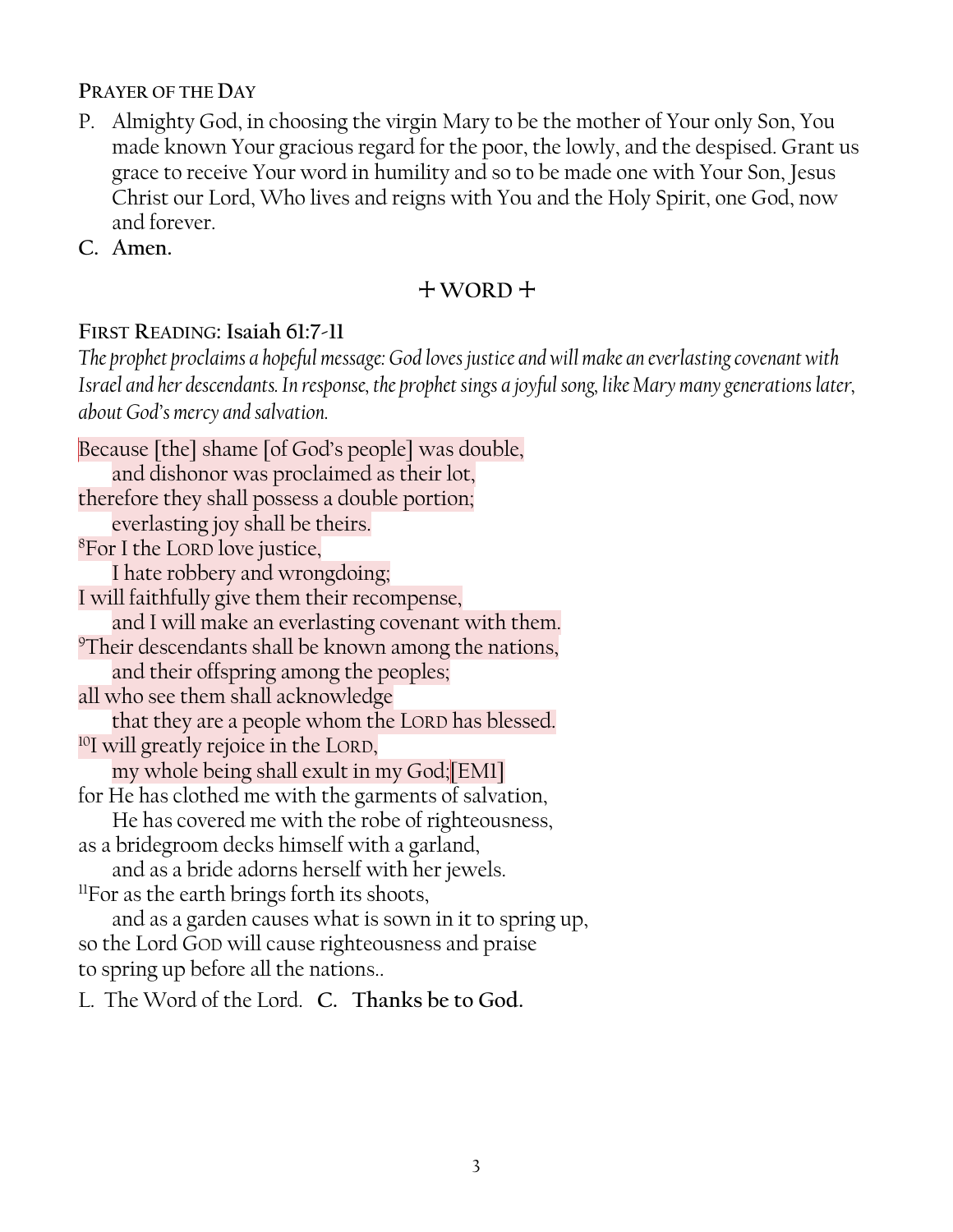## **PSALM 34:1-9**

*Proclaim with me the greatness of the LORD; let us exalt God's name together.*

I will bless the Lord at all times; His praise shall ever be in my mouth. 2 **I will glory in the Lord; let the lowly hear and rejoice.** <sup>3</sup>Proclaim with me the greatness of the Lord; let us exalt His name together. 4 **I sought the Lord, and He answered me and delivered me out of all my terror.**  <sup>5</sup>Look upon the Lord and be radiant, and let not your faces be ashamed. 6 **I called in my affliction, and the Lord heard me and saved me from all my troubles.** <sup>7</sup>The angel of the Lord encamps around those who fear Him, and He will deliver them. <sup>8</sup>**Taste and see that the Lord is good; happy are they who trust in Him!**  <sup>9</sup>Fear the LORD, you saints of the LORD, for those who fear the LORD lack nothing.

## **SECOND READING: Galatians 4:4-7**

*In the promise of the Incarnation, Jesus Christ embodies God's heart, in love claiming people as adopted children. A reading from St. Paul's letter to the Galatians.*

When the fullness of time had come, God sent His Son, born of a woman, born under the law, <sup>5</sup>in order to redeem those who were under the law, so that we might receive adoption as children. <sup>6</sup>And because you are children, God has sent the Spirit of His Son into our hearts, crying, "Abba! Father!" <sup>7</sup>So you are no longer a slave but a child, and if a child then also an heir, through God.

L. The Word of the Lord. **C. Thanks be to God**

**GOSPEL ACCLAMATION** *Alleluia. Lord, to whom…*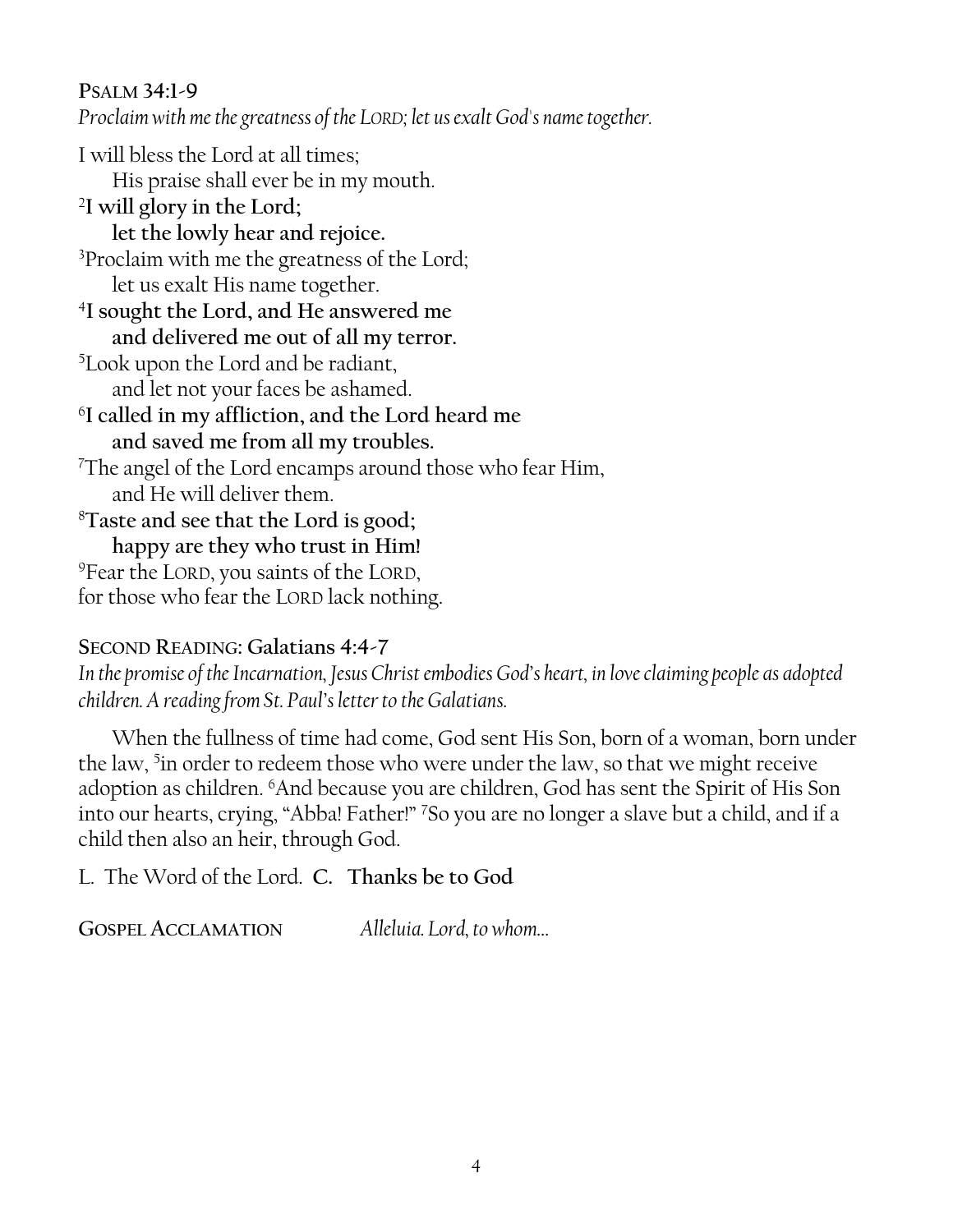## HOLY GOSPEL: St. **Luke 1:46-55**

*Mary's song, the Magnificat, serves as a thematic anthem for God's work in the world and therefore for the ministry of her son, Jesus. In Mary's praise we hear of a saving God who remembers the humble, scatters the proud, lifts up the lowly, and fulfills all things.*

## **C. Glory to You, O Lord.**

<sup>46</sup>Mary said, "My soul magnifies the Lord, <sup>47</sup>and my spirit rejoices in God my Savior, <sup>48</sup>for He has looked with favor on the lowliness of His servant. Surely, from now on all generations will call me blessed; <sup>49</sup>for the Mighty One has done great things for me, and holy is His name. <sup>50</sup>His mercy is for those who fear Him from generation to generation. <sup>51</sup>He has shown strength with His arm; He has scattered the proud in the thoughts of their hearts. <sup>52</sup>He has brought down the powerful from their thrones, and lifted up the lowly; <sup>53</sup>He has filled the hungry with good things, and sent the rich away empty. <sup>54</sup>He has helped His servant Israel, in remembrance of His mercy, <sup>55</sup>according to the promise He made to our ancestors, to Abraham and to his descendants forever." P. The Gospel of the Lord. **C. Praise to You, O Christ.**

**SERMON**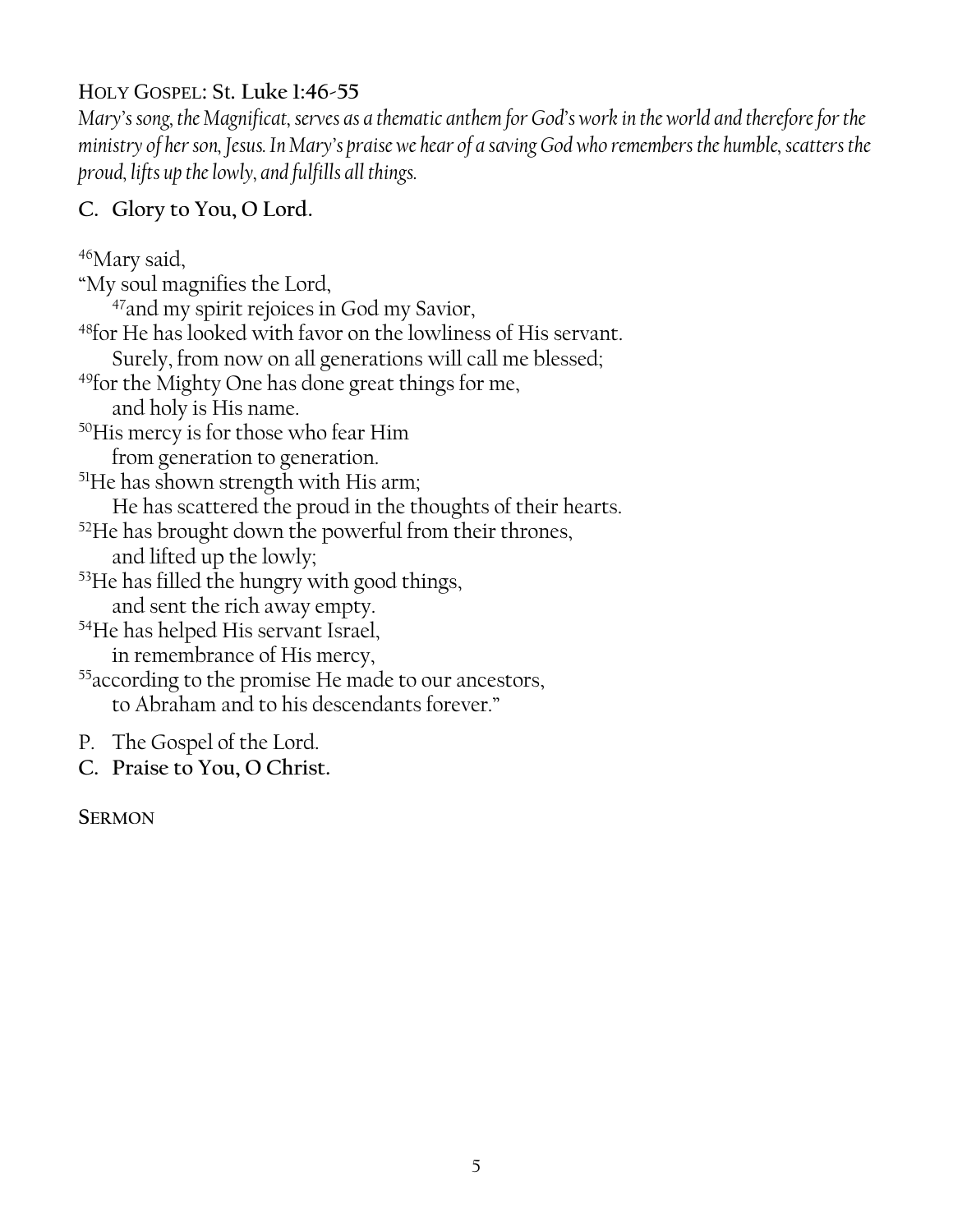**HYMN OF THE DAY** *Canticle of the Turning*

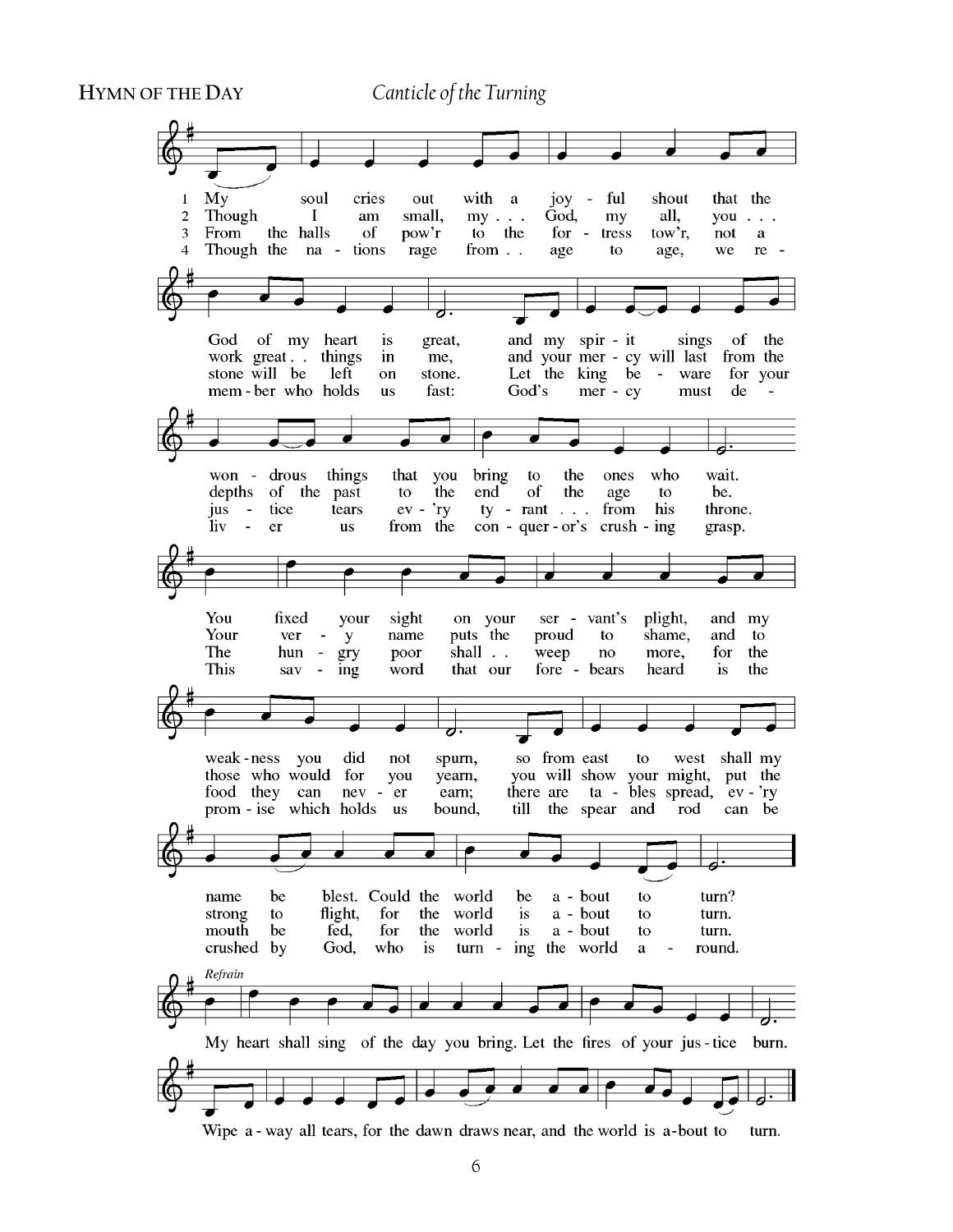| THE APOSTLES' CREED                                                                                                  | page 85 |
|----------------------------------------------------------------------------------------------------------------------|---------|
| PRAYERS OF THE CHURCH<br>P.  Lord, in Your mercy,<br>C. hear our prayer.                                             |         |
| <b>SHARING THE PEACE OF THE LORD</b>                                                                                 |         |
| <b>ANNOUNCEMENTS</b>                                                                                                 |         |
| <b>OFFERING/OFFERTORY</b><br>Let the vineyards                                                                       | page 86 |
| <b>OFFERTORY PRAYER</b>                                                                                              | page 87 |
| $+$ MEAL $+$                                                                                                         |         |
| THE GREAT THANKSGIVING                                                                                               | page 88 |
| <b>EUCHARISTIC PRAYER</b><br>P. You are indeed holy  accomplished our salvation.<br>C. Amen.                         |         |
| P. In the night in  the Lord's death until He comes.<br>C. Christ has died. Christ is risen. Christ will come again. |         |
| P. Lord God, send now Your Holy Spirit  both now and forever.<br>C. Amen.                                            |         |
| THE LORD'S PRAYER                                                                                                    | page 91 |
| <b>DISTRIBUTION</b>                                                                                                  |         |
| POST-COMMUNION BLESSING                                                                                              | page 92 |
| Thank the Lord<br>POST-COMMUNION SONG                                                                                | page 92 |
| <b>POST COMMUNION PRAYER</b><br>P. Jesus Christ, You have given Lord forevermore. C. Amen.                           |         |
|                                                                                                                      |         |

### + **SENDING** +

**BENEDICTION**

P. Jesus is the vine and we are the branches. May you be rooted and grounded in His love. Almighty God, Father,  $+$  Son, and Holy Spirit, bless you now and forever.

**C. Amen**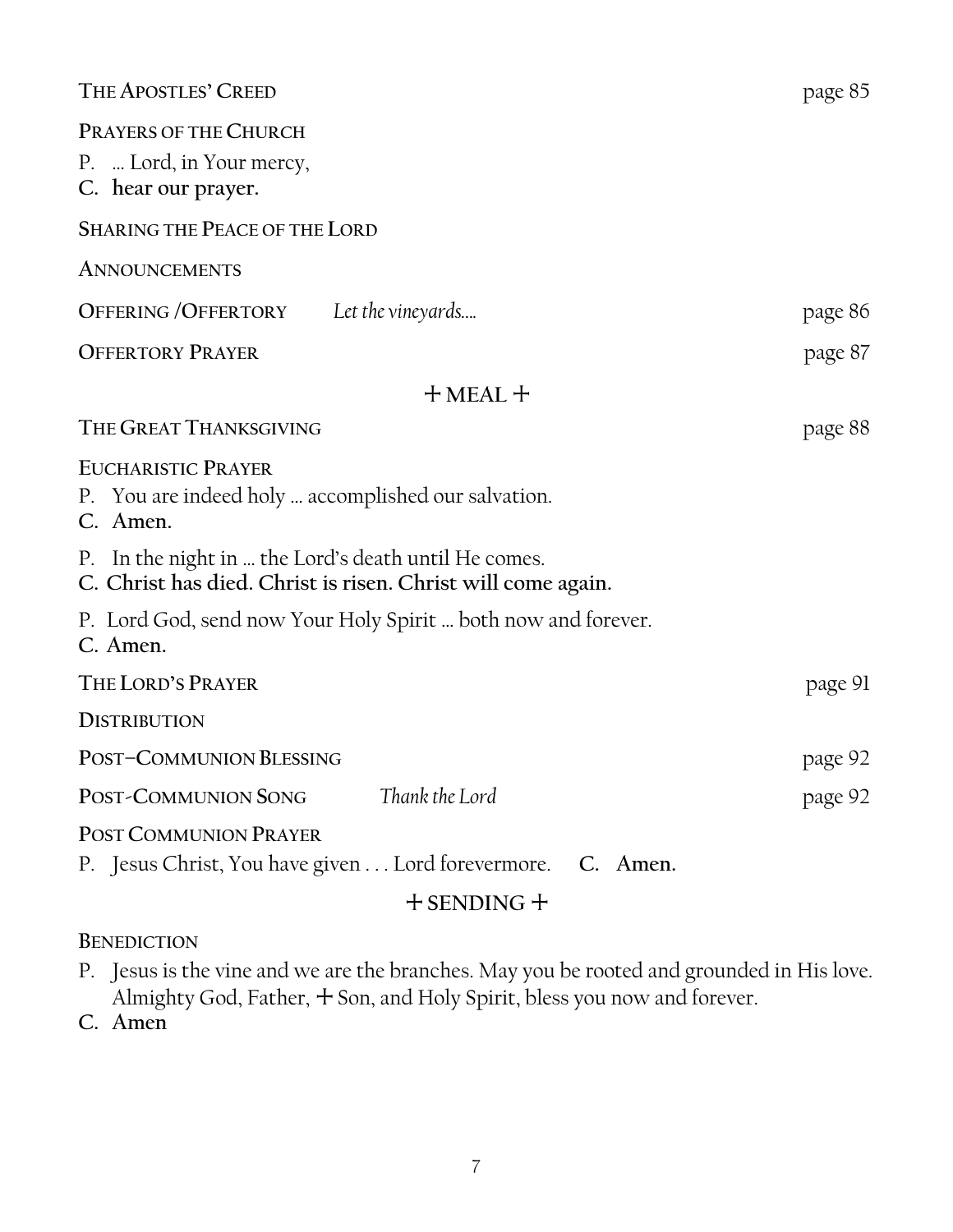**CLOSING HYMN** *Signs and Wonders* Signs and won-ders lead the danc-ing from the heart God frees from fear: 1 Hope and free - dom join the cir - cle:  $\overline{2}$ Mar -  $y$ to the gar - den came, 3 Cast  $a - side$ all fear and hid - ing; hand in hand we dance the round. an - gels greet the mai - den, and God finds a dwell-ing wings of here: the ra-diance of the mar-vel, heard the Ris-en call saw her name; God is with us, Christ,  $a - bid - ing$ , and the Spir - it's gifts a - bound. bold - ly may we lift our hands, bow the head, and voice A - men; we heed Christ's call, step  $bold - ly may$ be-yond the gar - den wall: Called by God to ho -  $\mathbf{li}$  - ness, let us bold - ly serve and bless; thus does glo - ry shine at mid-night: o - pen hearts in - vite the star - light. beau - ti - ful the feet pro-ceed - ing with good news of death's de-feat - ing. and to hearts that sight and hun - ger may our lives dance signs and won - ders.

**DISMISSAL** 

- P. Go in peace to love and serve the Lord.
- **C. Thanks be to God.**

#### **THOSE WHO SERVE:**

**Ministers:** All the People of God **Presider:** Pastor Ellen Munter **Musician:** Terry Dybsetter **Reader:** Sara Wollum

**Camera:** Josh Sumption **Projection:** James Kamrath/Kendon Knutson Katie Munter

**Sound Room:** Ken Jeremiason and Jerome Bruns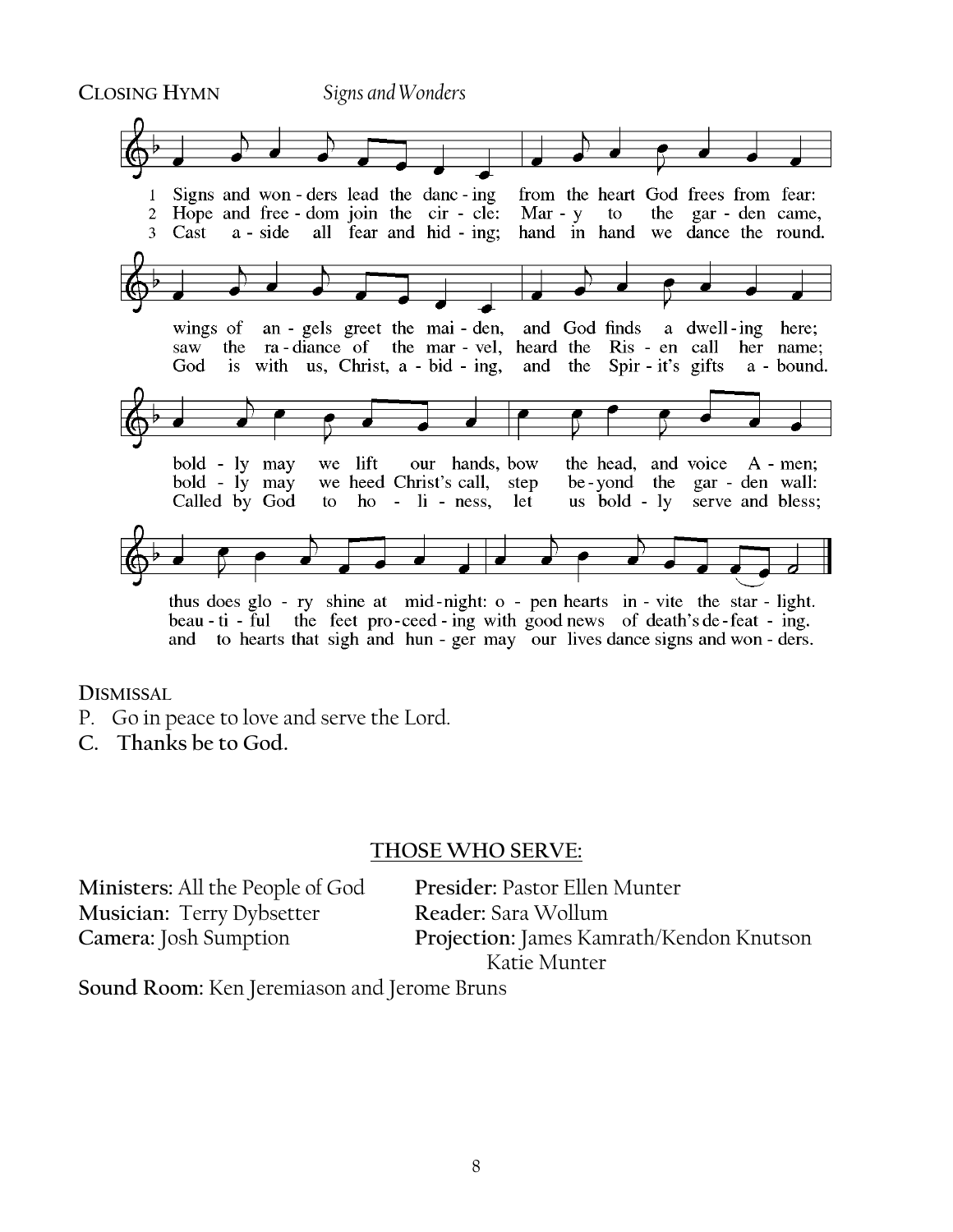#### **How to reach us:**

Church Office: 507-296-4658 Pastor's House: 507-296-4558 Pastor's Cell: 507-828-1000(call or text) Pastor's email: pastormunter@gmail.com Bethel email: bethellutheran@frontier.com Bethel web page: www.bethelofporter.com



Emily Morton, Angie Denelsbeck Anderson Shirlee Gabbert, Bill and Karen Pohlen Carol Moon, Gail Sumption

### **August 8, 2021**

 General: \$2,706.50 (\$1,279.50 received through eGiving) Includes: \$1,000.00 from Hemnes Lutheran Church. Savings: \$250.00 in memory of Norma Dovre for Digital Resources.

#### **Acknowledgements**

From Sundays and Seasons <sup>©</sup> 2019 and <sup>©</sup> 2020 Augsburg Fortress. All rights reserved. "O Beautiful for Spacious Skies" Text & Tune in the public domain. Hymns reprinted using OneLicense #A-718771 Permission has been granted for churches to use liturgical and musical material without licensing during this time of pandemic.

### **Enter the Song**

God has a way of using the most unlikely people to bring forth God's life-giving power in the world. The words of praise in our gospel today, sung by an unlikely and seemingly unimportant young woman from Galilee, are indicative of the ways God invites those most overlooked to be carriers of hope. These prophetic words of Mary have become a life source for the oppressed, downtrodden, and brokenhearted over thousands of years.

In Mary's song, we hear of a world in which those who suffer are comforted. Those who are hungry are filled with sustenance. Those who hoard the world's resources are sent away empty-handed. The invisible are seen. Those who have been silenced are given a voice. Those who don't matter take center stage. God's love is the center and source of all things.

Mary not only experienced the life-giving power of God in her very body, but also carried with her the stories of her ancestors, stories of a God who is faithful to God's